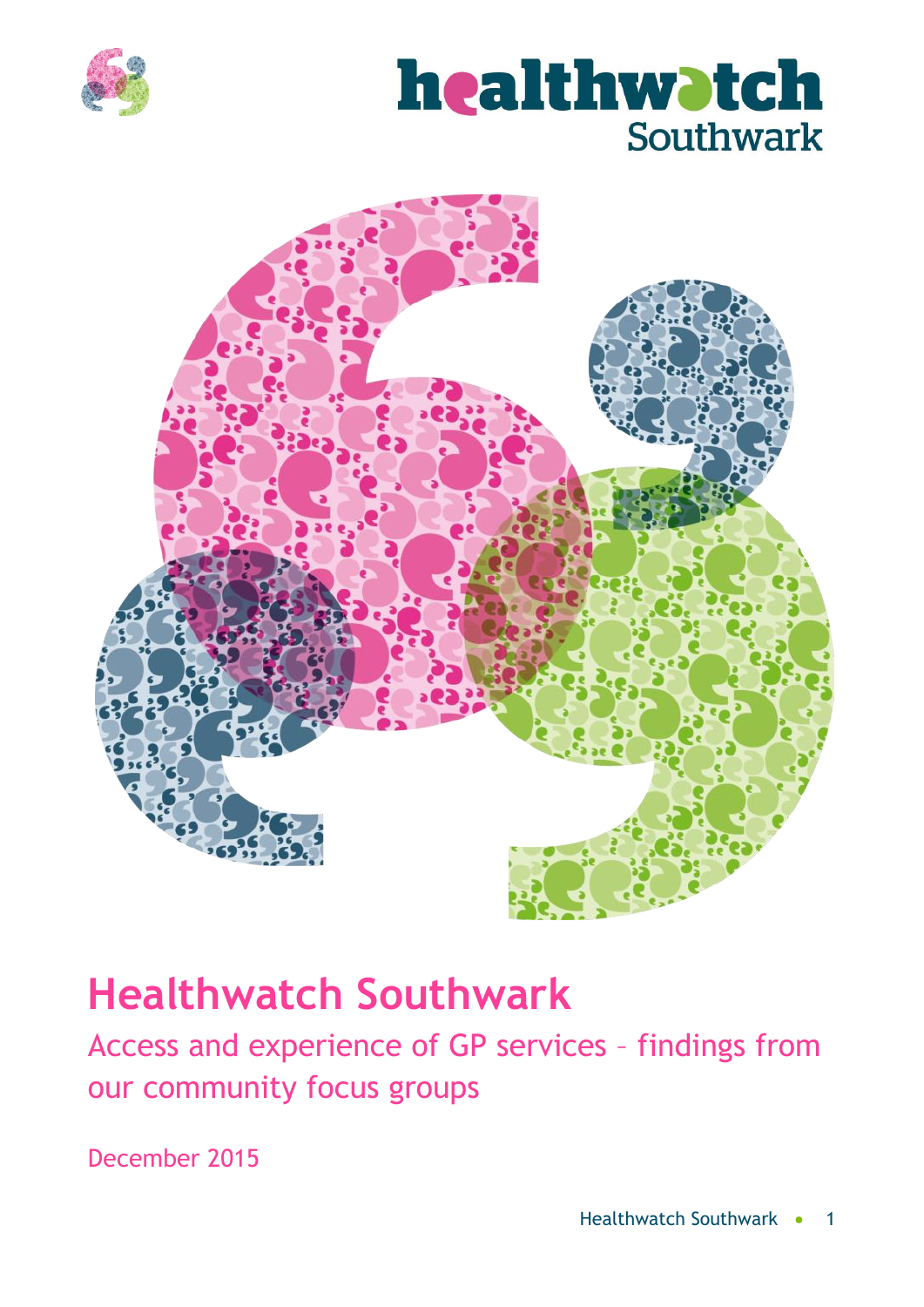



| <b>Contents</b>                                              |                |
|--------------------------------------------------------------|----------------|
| Healthwatch Southwark - who we are and what we do            | 3              |
| GP access: what does this actually mean?                     | 3              |
| GP access: a national and a local issue                      | 3              |
| GP access: What the Healthwatch Network has found out so far | $\overline{4}$ |
| Access to GPs is a Healthwatch Southwark priority area. Why? | 5              |
| Our community focus group programme                          | 6              |
| What people told us                                          | 7              |
| Suggestions from people we spoke with                        | 11             |
| Conclusion                                                   | 12             |
| A Healthwatch perspective                                    | 14             |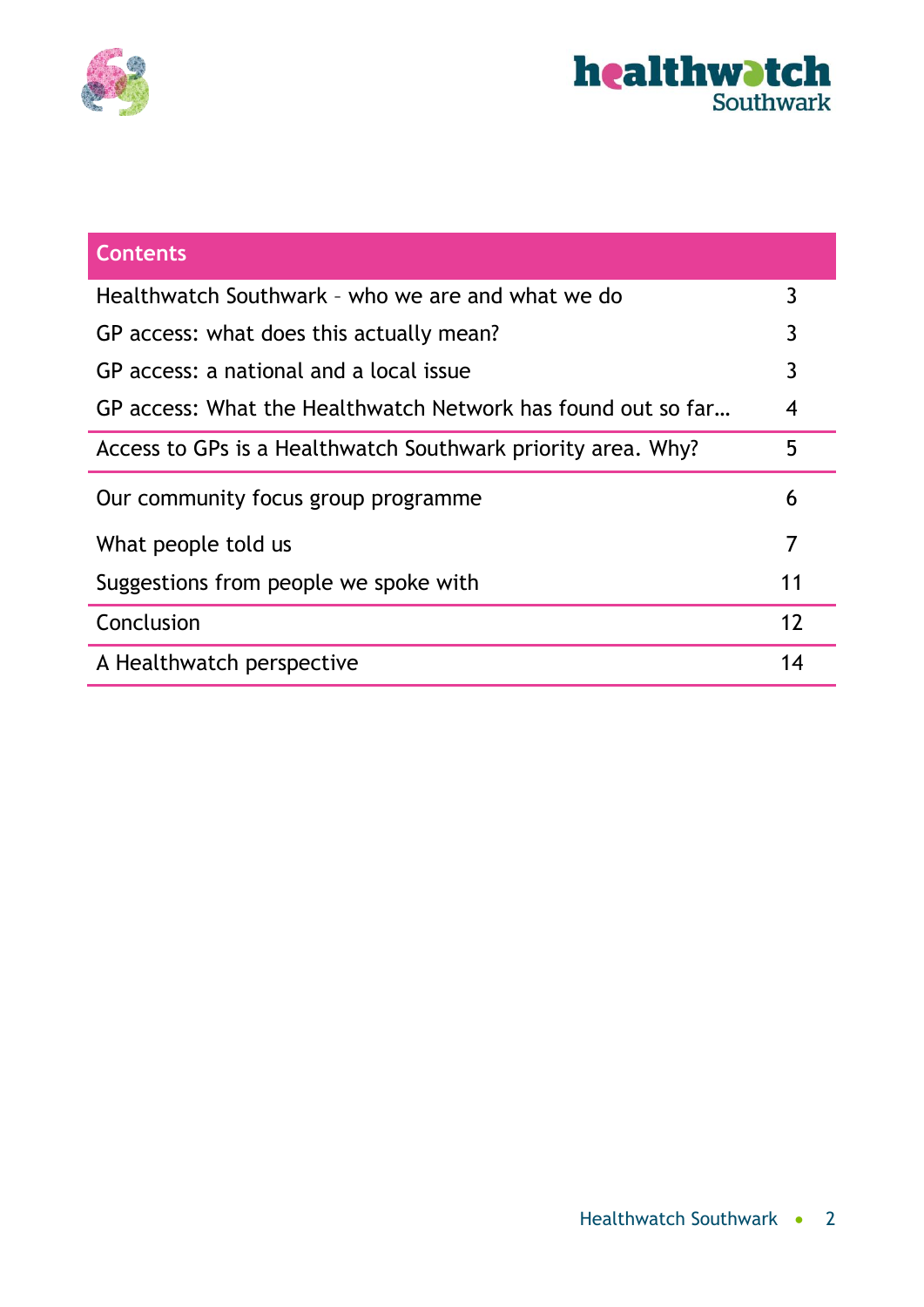

Healthwatch Southwark – who we are and what we do

Healthwatch Southwark was created in April 2013 as part of the 2012 Health & Social Care Act reforms, and is part of a wider local Healthwatch network that is supported by a national Healthwatch England body. Healthwatch Southwark's aim is to effectively represent the voice and needs of the local community and to encourage the wider Southwark population, including seldom heard voices, to speak out about their experiences of health and social care.

By engaging with members of the public, Healthwatch Southwark learns about key issues and difficulties that local people encounter when using health services.

With an influential presence amongst healthcare boards and committees across the borough, Healthwatch Southwark is the 'critical friend' of publicly-provided local health and social care services.

Healthwatch Southwark can relay people's feedback to healthcare providers and commissioners in Southwark, and request them to explain their actions and plans for improving services.



GP access: what does this actually mean?

Knowing **how to register** with a GP.

healthwatch

Southwark

- **Finding a GP** to register with.
- Being able to **book an appointment** to see a GP ( telephone, online, at the surgery)
- Being able to **see a GP when you need to**, without long waiting times.
- Being able to **see a GP at a convenient time** for you.
- Being able to **physically access** a GP surgery.
- Being able to **communicate with and be understood by GP staff**.
- Knowing how and where to **access out-of-hours GP services.**
- Knowing **how to make a complaint** about your GP surgery
- **Having enough time during your appointment** to discuss your needs properly and feel listened to.

# GP access: a national and a local issue

In recent years, there has been a **considerable amount of public, political and media focus** on the question of access to GPs.

One of the reasons that limited or poor access to GPs has been an issue of interest amongst policy makers stems from **evidence that it can impact negatively upon other NHS services**.

For example, Accident & Emergency (A&E) attendances have been increasing in recent years for minor/ non-urgent

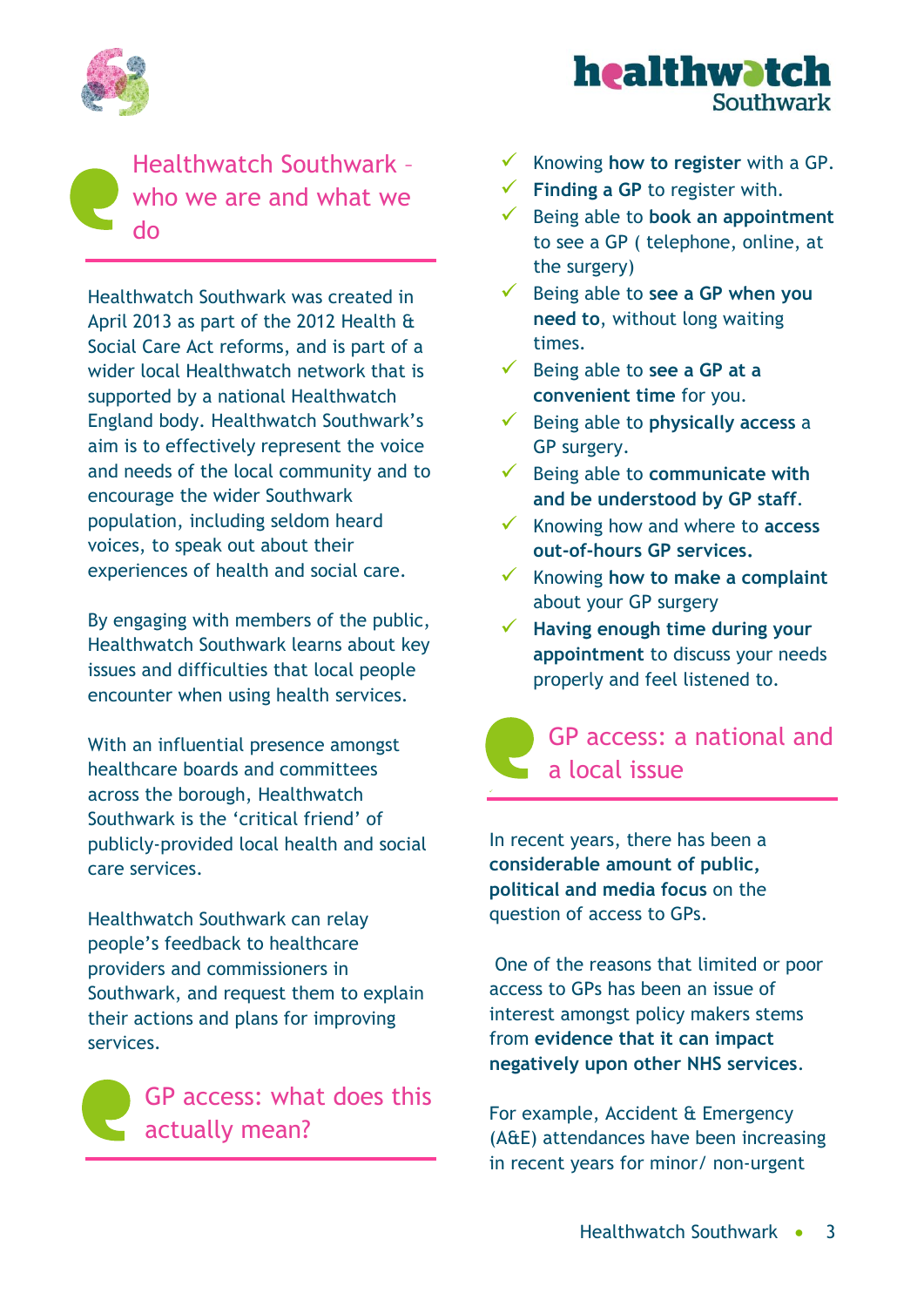



illnesses and injuries. **This has been partly attributed to problems regarding access to GPs**.

(Another causal factor could be additional referrals to A&E departments from the NHS 111 service. In 2014, out of 12 million calls made to NHS 111, around 720 000 callers were advised to go to  $A\&E^1$ ).

People seem to be going to A &E departments instead of seeing a GP because:

- Their GP surgeries are busy
- They can't register with a GP (don't know how to register/ local GP surgeries aren't accepting new patients).
- They don't know about local extended-hours GP services
- GP's opening hours are not always convenient for those with work and family commitments.

Policy-makers hope to reduce the number of people visiting A&Es by increasing the availability of out-of-hour GP services and extended clinics. They want to increase the general population's knowledge about how to access these services.

Access to GPs: What the Healthwatch Network has found out so far…

In March 2015, Healthwatch England released the report **"Local Healthwatch Investigate: Access to Primary Care"**

This report collated findings from 55 local Healthwatch who, since 2013, have spoken to 11 000 people and visited over 550 surgeries.

The report covers a comprehensive overview of people's main concerns across the UK regarding access to GPs.

These main concerns are:

- **Booking appointments** is difficult, especially **telephone bookings**.
- GPs sometimes turn away individuals from **transient populations**.
- **Choice:** people cannot always see their preferred or regular GP.
- Uncertainty about what to do when **GP surgeries are closed** and it is necessary to access out-of-hours services.
- **Uncertainty about the complaints system** in GP surgeries.
- **Appointments are short** and rushed, due to time constraints
- **Shortage of professional interpretation / translation services** lead to long waits for those who do not speak English. When patients have to rely on family members as translators, they may not want to discuss confidential issues with GPs.

1

<sup>&</sup>lt;sup>1</sup> 2015 Nuffield Trust Policy Briefing 3 (Blunt, Edwards & Merry) "What's behind the A&E Crisis?"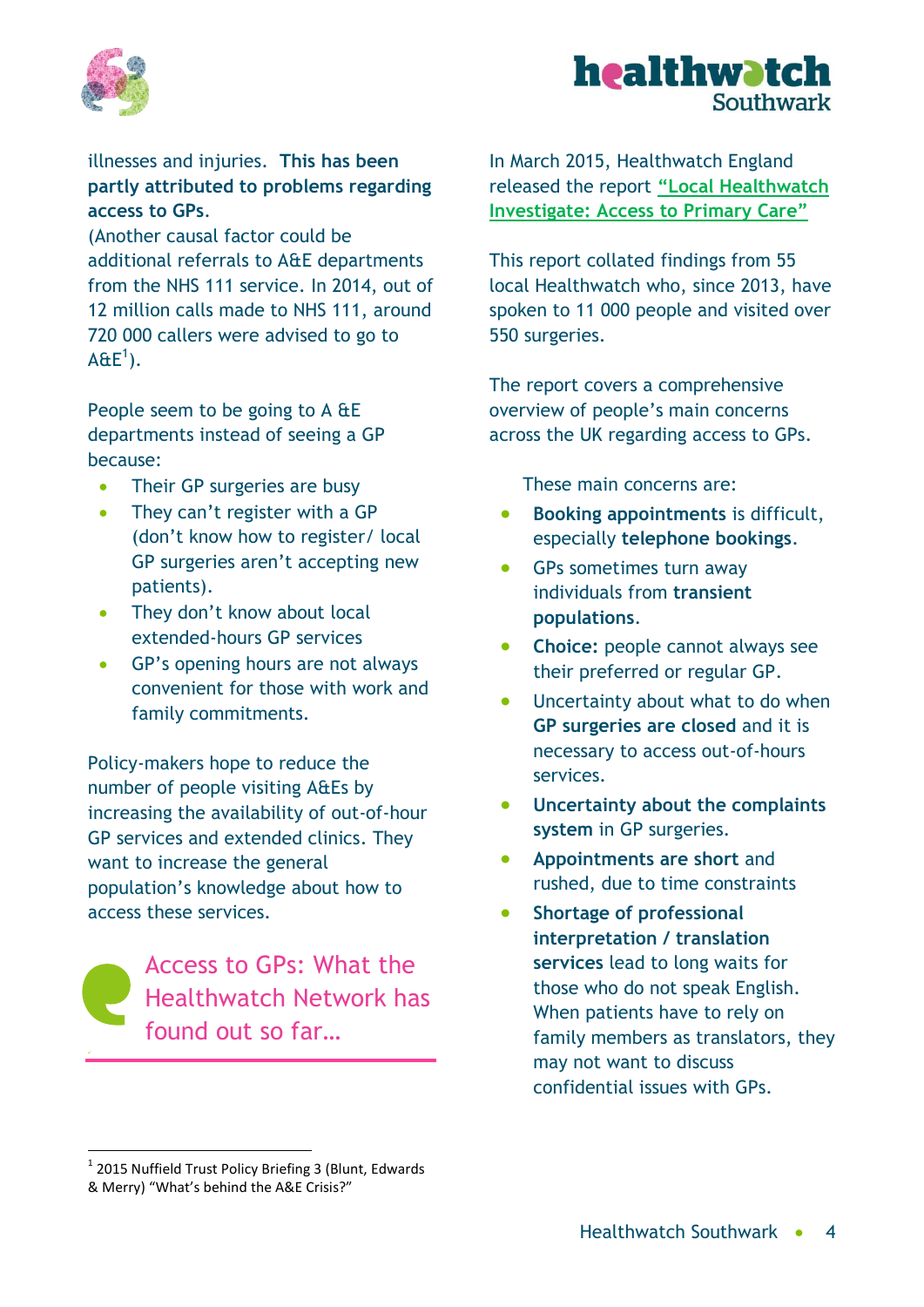



# Access to GPs: A London Profile…

A report released in 2013 by NHS England **"Transforming Primary Care in** 

**London"<sup>2</sup>** focuses specifically on GP access across London.

The report highlights many interesting and pertinent facts:

- Londoners are less able to see their preferred GP than people living in other parts of the country
- Less than half of patients in London are able to see a GP the following day.
- GP services in London fall behind others across the country in terms of patient satisfaction and quality
- Access to GPs can be difficult for short-term residents and mobile populations. 37% of the nation's short term residents live in London.
- Today, people see their GP more frequently than people did over 20 years ago .

Access to GPs: A Southwark Profile…

- In 2015, Southwark had a population of 293,500; this is expected to increase by 21% in the next 10 years<sup>3</sup> (well above the London average of  $13\%$ <sup>4</sup>)
- According to the Southwark 2014 JSNA, the borough has a high

<sup>2</sup> Transforming Primary Care in London <http://bit.ly/1leuNbu>

**.** 

population turnover. People frequently move into and out of the borough.

- The 2011 Census highlighted that Southwark has a higher than average rate of short-term residents<sup>5</sup> born outside the UK.
- Southwark's population is ethnically diverse. According to the 2014 Southwark Demographic Factsheet, 60.3 % of Southwark residents are from an ethnic minority background.
- Around 120 languages are spoken in Southwark. In 11% of Southwark households, no member speaks English as a first language<sup>6</sup>.
- There are 44 GP surgeries in Southwark.
- Since 2014, there is now an Extended Primary Care Service available in two locations - Peckham and Bermondsey. These offer GP services to residents from 8.00am to 8.00pm, 7 days a week.
- South East London Doctors' Co-Operative (SELDOC) provides outof-hours GP care to Southwark residents (6.30 pm – 8.00 am weekdays, weekends and bank holidays)

1

 $3$  2014/2015 HWS Annual Report.

<sup>4</sup> Transforming Primary Care in London http://bit.ly/1leuNbu

<sup>5</sup> Short-term resident is defined as someone who lives in the same place for more than 3 months but less than 12 months.

<sup>6</sup> [http://www.southwark.gov.uk/info/10058/about\\_so](http://www.southwark.gov.uk/info/10058/about_southwark_council) [uthwark\\_council](http://www.southwark.gov.uk/info/10058/about_southwark_council)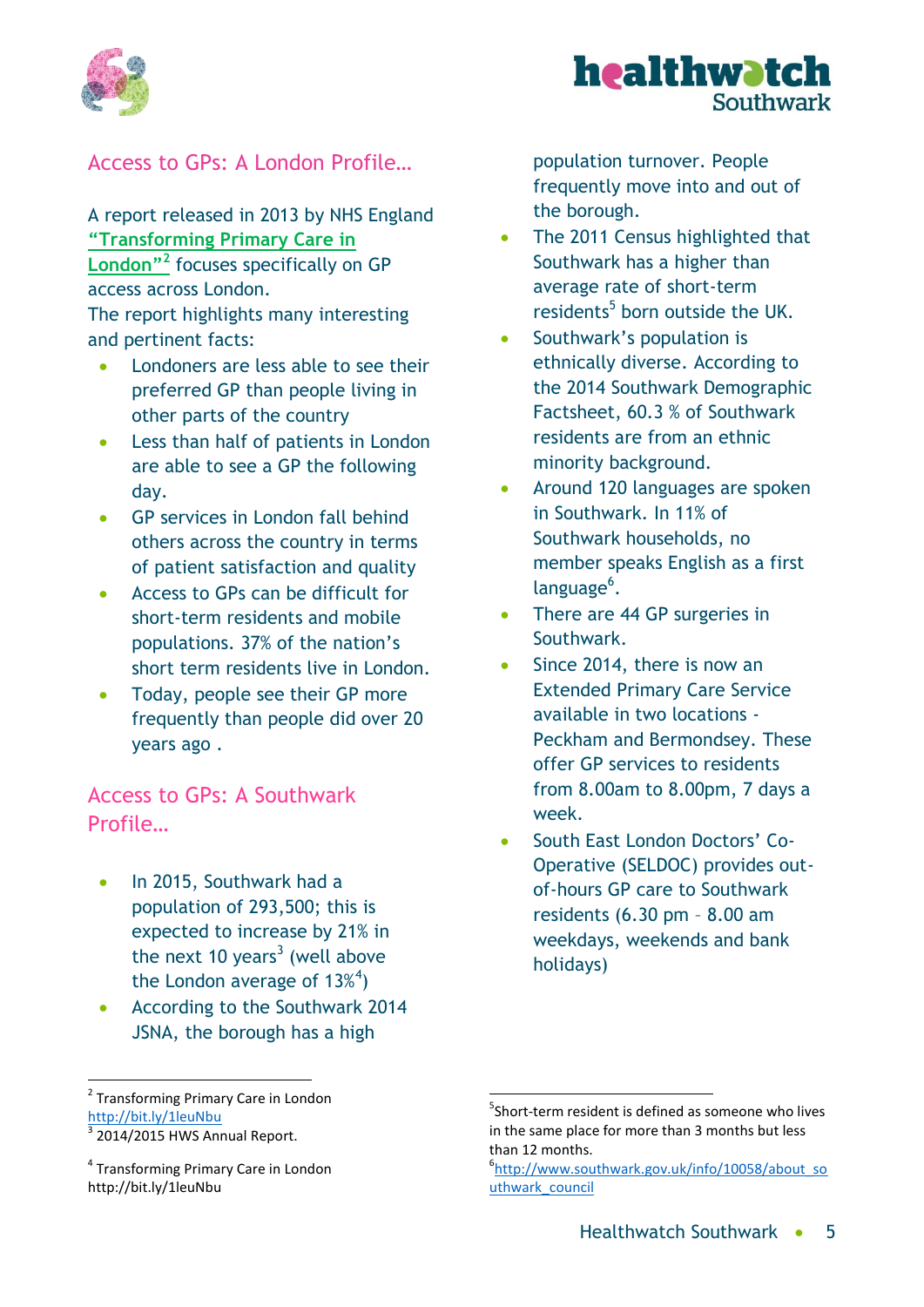



Access to GPs is a **Healthwatch** Southwark priority area. Why?

Since launching in April 2013, Healthwatch Southwark has received **250 enquiries** from the public about GP access. This constitutes **more than 50% of all enquiries** that we receive about health and social care.

When Healthwatch Southwark speaks to people, many do not fully know about the GP services that they can access.

Healthwatch Southwark is aware that not all of Southwark's different communities get to speak up about their difficulties in accessing GPs. As a result, their specific concerns and unmet needs can go unresolved.



# Our community focus group programme

Healthwatch Southwark engages with of different community groups in order to ensure that seldom-heard groups and individuals' views and concerns are represented and fed back to those who commission and deliver GP services.

# Why do we speak with specific communities and groups?

Healthwatch Southwark knows that issues such as language barriers and physical access can prevent people from speaking out about their experiences of health and social care. Therefore, besides our general public engagement activities, we organise outreach work with specific communities.

Through local engagement and intelligence gathering, Healthwatch Southwark identifies potential communities in Southwark who we have not yet engaged with, and whose needs are perhaps not always represented to those responsible for local health and social care services.

We then organise focus groups with these groups. During these sessions, we ensure that group attendees' language or access requirements are met, so that they can express their views with ease (booking interpreters/translator, ensuring venues are practical and accessible).

From these focus groups, Healthwatch Southwark gains a more rounded and realistic overview of what works well and what requires improvement across local health and social care services. These sessions provide evidence and statistics that can then be fed back to healthcare service providers and commissioners.

Healthwatch Southwark plans these focus groups with consideration. Healthwatch Southwark builds and maintains ongoing relationships with those involved in the focus groups, and invites them to further public activities and discussions.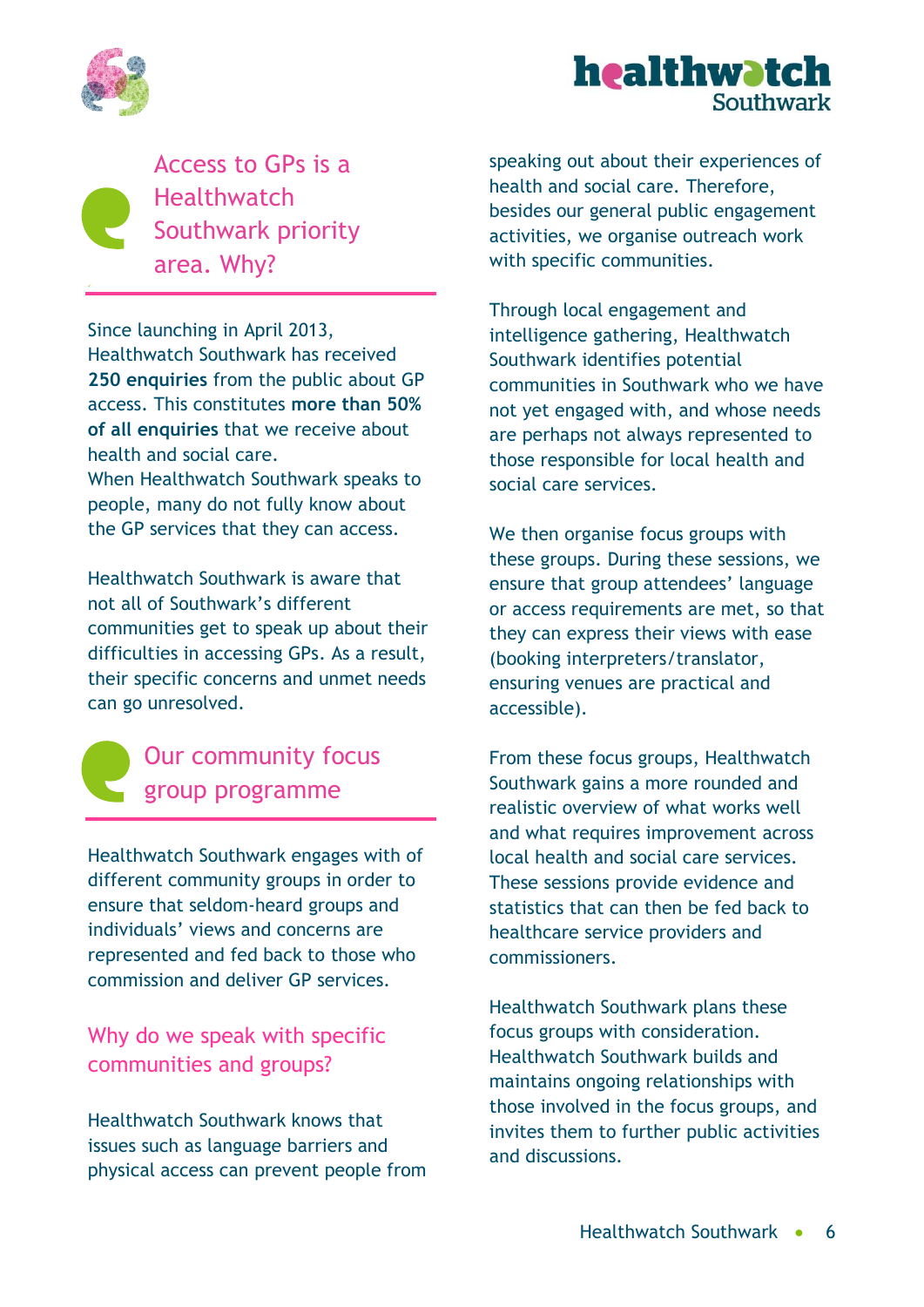



#### Who we have spoken with…

We have spoken with 79 people from varying community groups across Southwark in our focus group sessions.

Deaf Support Group

**When?** December 2013 **How many people?** 7 people from the Deaf Support Group came to the session.

#### Bengali Women's Group

**When?** June 2014 **How many people?** We spoke with 12 people from Southwark's Bengali Women's Group based in Southwark. 18 people were present, but not all were present throughout the whole session.

#### Somali Women's Group

**When?** June 2014 **How many people?** We spoke with 9 people from Southwark's Somali Women's Group

#### Latin American women

**When?** September 2013 **How many people?** We spoke with 29 people from the Latin American Women Rights Group.

#### Gypsy and Traveller Group

**When?** May 2015 and November 2015 **How many people?** 5 people attended the focus group in May 2015 at the Southwark Traveller Action Group. In November 2015, HWS entered Spring Tide Close site and spoke with 5 people.

Vietnamese Mental Health Group **When?** October 2015

**How many people?** 6 people attended the session from the Vietnamese mental health group based in Peckham**.** 

Reports for each of these, excluding the Gypsy and Traveller focus group report, are available on our [website.](http://healthwatchsouthwark.co.uk/reports)

Our next focus group will be with men from a refugee and asylum seeker's day centre in Peckham. What we hear from this session will be collated into this report.



# What people told us…

# What they liked about GP services in Southwark

During focus group discussions, many positive comments were made about Southwark GP services. What was important to people was getting an appointment and being able to talk to a GP about their health needs.

*"I feel very comfortable talking to my GP, if I get to see him!"* - Traveller community

*"Receptionists see different conditions I have and will offer a double appointment to talk through the issues, that is good"* - Bengali community

*"The GP's understanding is good"* - Vietnamese community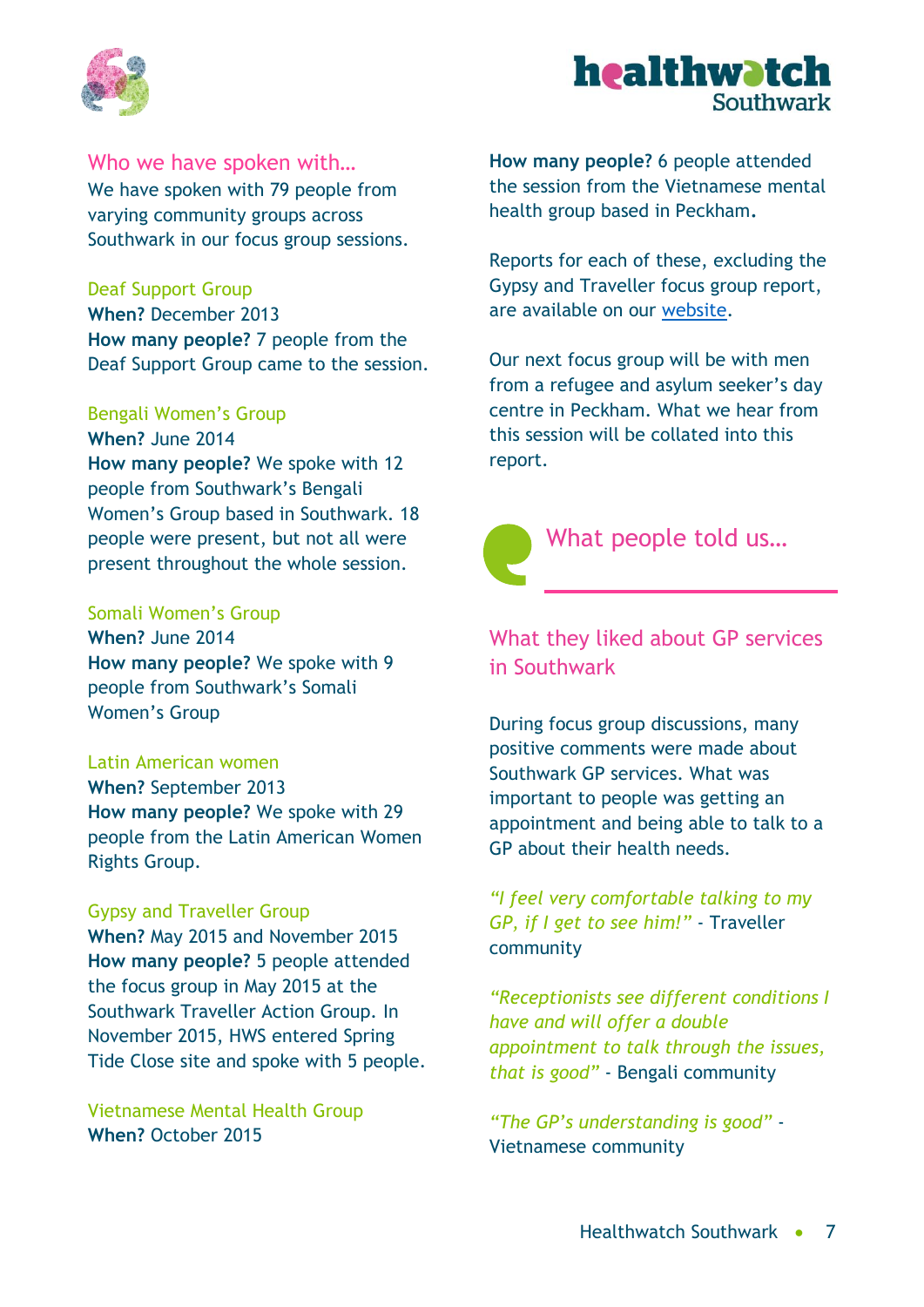

*"In my GP practice I get to see a GP easily – I can call in advance"* - Somali community

*"I ask receptionist to tap me when my name is called and she did not forget"* – Deaf community

### Issues/concerns that were raised

In addition to many positive comments, Healthwatch Southwark has noted key issues of concern and areas for future improvement.

#### 1) Registering with a GP

Registering with a GP - and the difficulties it causes - was a concern for those in the Latin American focus group. Language barriers were a key issue, particularly the lack of information translated in Spanish. GP staff attitudes were unfriendly towards those with limited English who came into GP surgeries to register.

*"Denied the right to register until they could bring someone who could speak English"* – Latin American community

#### 2) Interpretation services and language barriers

The Latin American, Vietnamese, Bengali and Deaf groups all spoke about concerns with interpretation services. The most mentioned issues were:

• Long waiting times for an appointment if an interpreter had been requested.

- GP surgeries do not always provide translation services.
- When an interpreter was not available, the quality of the GP service they received was poorer as a result of not having an interpreter there.
- It was difficult to call up at 8/9am to make a same-day appointment, as translators might not be around at this time in order to make the phone call.

 Doubts about the quality of the interpretation of medical language. *"You can never know whether they are translating correctly"* – Latin American community

*"Instead of booking for an interpreter they forced me to lip-read the conversation"* – Deaf community

*"When I need to book an appointment at the doctor's I need to wait 6 weeks for an interpreter"* – Deaf community

On the other hand, the Somali's women group raised concerns that that GPs and other surgery staff made assumptions about a patient's interpretation needs – for example, providing an interpreter (when the patient hasn't requested one).

*"Sometimes an interpreter is there, even if you don't want one -ask what we need."* – Somali community

3) Getting an appointment with a GP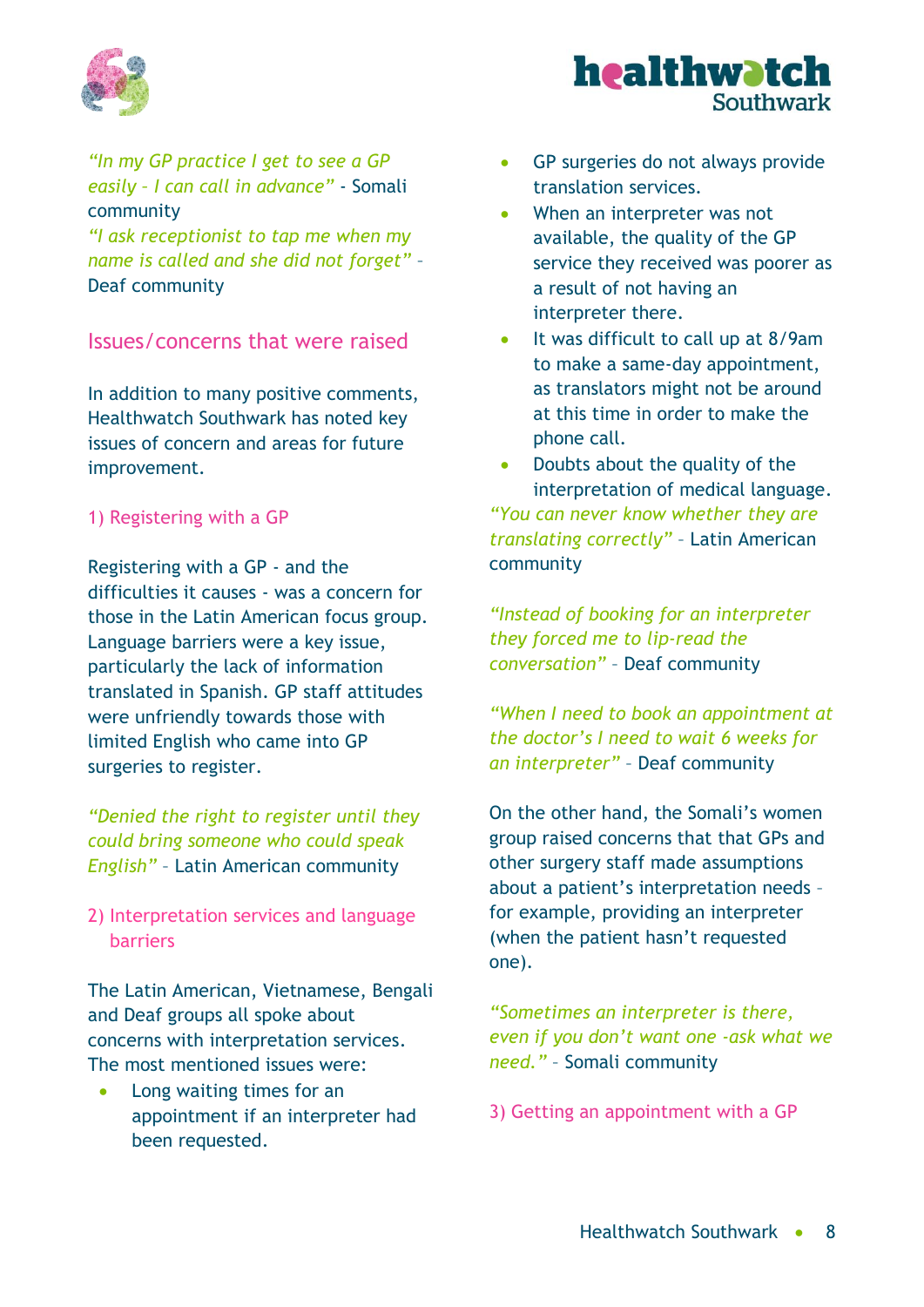



Getting appointments at local GP practices was a universal difficulty across all the communities we spoke with. As already highlighted, some people found it hard to book an appointment due to language barriers and the lack of an interpreter.

*"I ask about next week or the week after and they say come tomorrow to find out; I come tomorrow and they say the same thing. But when the support worker rang for me, an appointment was possible!"* – Vietnamese community

Yet, equally, arranging an appointment was not always a straightforward process for those *without* language or communication needs.

Members of the Traveller and Somali community said that they felt their GPs were too busy and appointments weren't available when they needed them.

*"Impossible to get an appointment, been there 2/3 years." - Somali community*

*"Getting appointments is hard. They [GPs] are over-prescribed."* - Traveller community

4) Finding information about GP surgeries and out-of-hour GP services

The increased number of people using A&E services has led to a focused effort to make extended hour GP services more widely available and well-known across Southwark. Moreover, in 2014, the borough's walk-in GP centre based in Peckham was replaced by extended

access GP surgeries in Peckham and Bermondsey.

We wanted to find out if the communities we spoke with knew about the range of services that a GP offers. We also wanted to know where they went if they could not get an appointment with their GP, and importantly, if they knew about changes to extended hour services.

#### **When asked about their knowledge of what services GPs offer:**

- Just over a quarter of the Latin American group said they knew about the services offered by GPs. Just over a half did not know
- Around two thirds of the Somali group did not know about all the services that GPs offer
- The Traveller group said they knew about the services that GPs offer
- The Deaf group told us they relied on their contact co-ordinator for advice about GP services

#### **When asked about their knowledge of out-of-hours services**

- Nearly all of the Latin American group used A&E when their GP was closed or busy
- A third of the Bengali group knew about SELDOC
- Just under a third of the Somali group knew about or had used SELDOC.
- Again, the Deaf group said they would go to their Contact coordinator for advice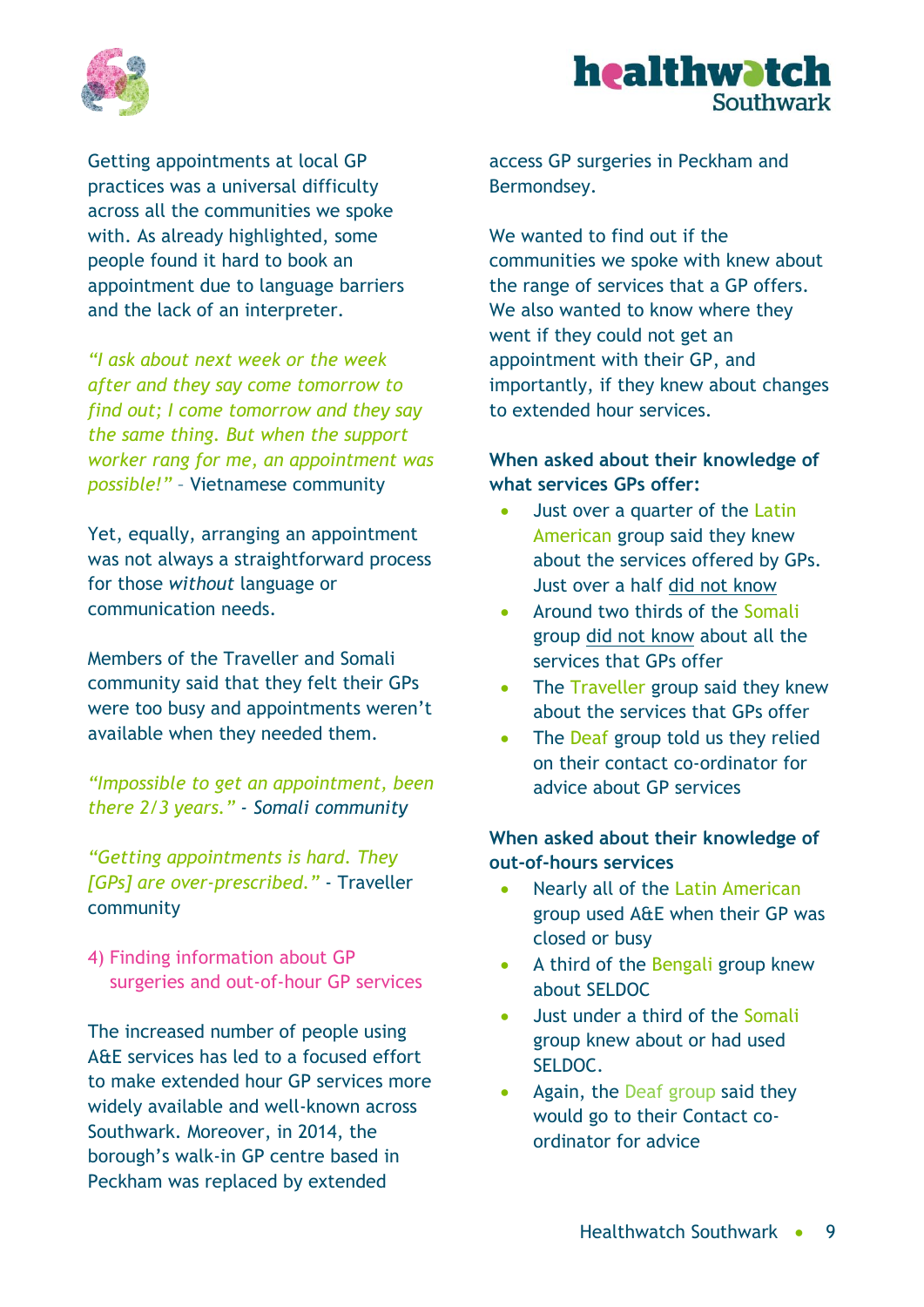



 The Traveller group had used SELDOC and A&E

**Reasons why people did not know about the services provided by GPs and out-of-hour GPs in Southwark were:**

- Few suitably translated documents or resources for those who do not speak / understand English
- Services have changed but these changes are not reported to the Southwark population in effective ways.
- People use A&E instead of out-ofhour services because they are not registered with a GP in Southwark

#### 5) Making a complaint about GP services

All people should have the support and confidence to complain when a GP service does not meet their needs or expectations. Indeed, this feedback helps those who design and deliver GP services in Southwark to improve the care and service that GPs can offer.

With this in mind, Healthwatch Southwark asked what people knew about GP complaints procedures. From these discussions, concerns emerged around knowing how and where to complain, lack of trust in the complaints system, and worries about the repercussions of making a complaint.

*"It does not have any way to support a person who does not speak English"* – Latin American community

*"Don't know what happens to that box"*

*[the complaints box]* – Somali community

*"They are going to do it regardless of our voices"* - Bengali community

"Y*ou don't know if this would affect the service you get"* – Somali community

"Worried what will happen" - Bengali community

#### 6) Patient-centred GP care

People spoke at length about how they would like their experiences at GP surgeries to be more patient-centred. Two clear themes emerged:

- appointments being rushed
- GP's manner and relationship with patients

The consequences of this were also discussed:

- Patients don't get enough time to talk through their health concerns
- Patients don't fully understand what the GP is prescribing
- Patients can feel like their health is not important
- Patients form a lack of trust and confidence in their GP
- Patient repeats themselves each time they talk to a different GP
- Inconsistency in care different doctors, different diagnoses, different outcomes

*"I'm quite rushed"…"even though I make double appointments. There isn't enough time to talk"* – Somali community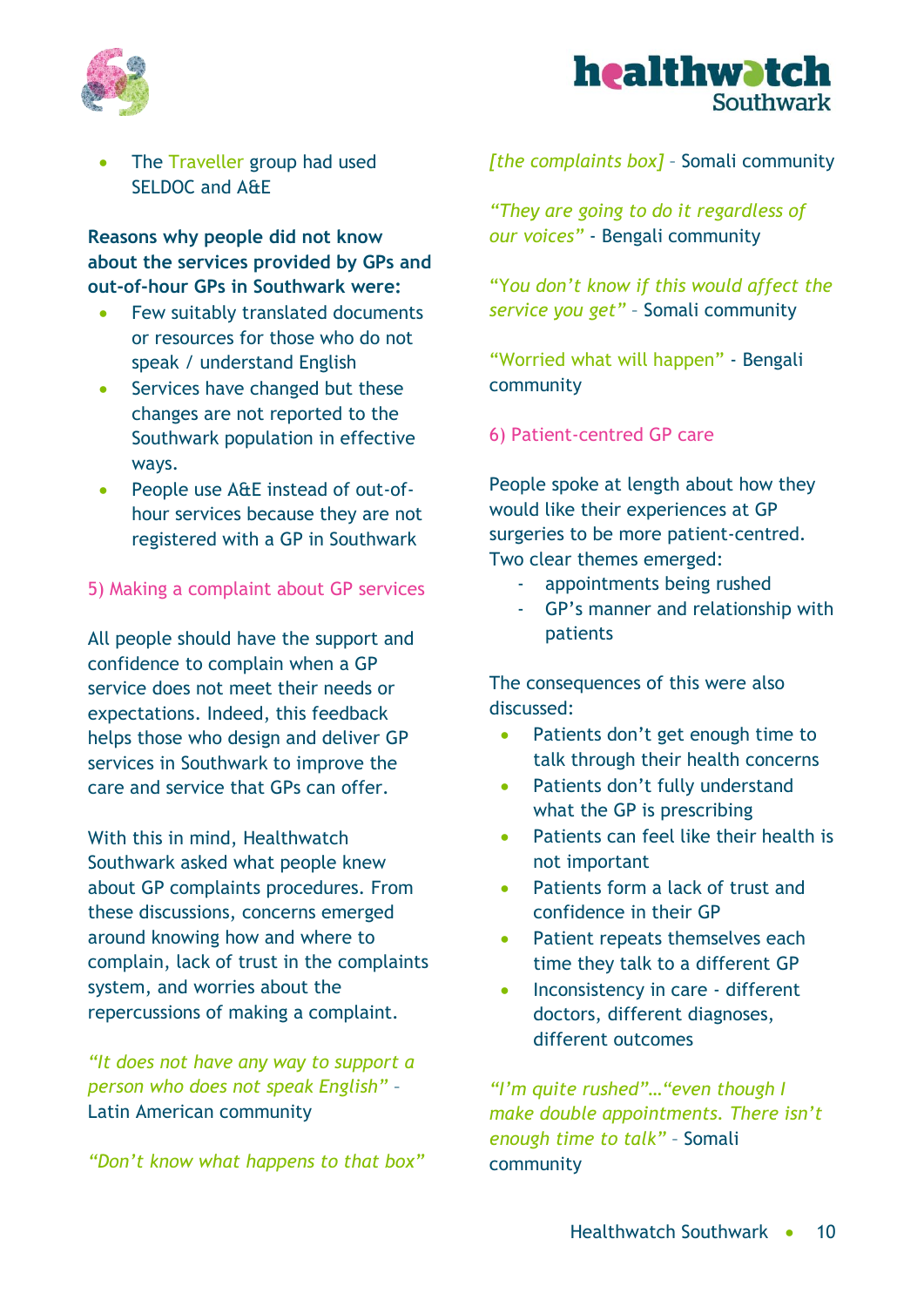

*"More explanation when in appointment to explain why I am taking this medication"* - Bengali community

*"They think we talk too much silly things and say 'quickly, quickly"* – Vietnamese community

*"They want to get you out of the door like a factory"* – Somali community

These comments illustrate how people felt as a consequence of the GP's manner and their relationship (or lack of) with them:

*"I feel like they don't want people with mental health [problems]"* – Vietnamese community

*"You see a different face every time you go in"* – Somali community

*"Sometimes you want to see the doctor you always want to see but they don't always let you see them"* - Traveller community



During focus groups sessions, we asked attendees how they think services could be changed and improved for the better.

# Registering with a GP

 Carry out workshops to help specific groups to navigate the English health system (Latin American community)

- Employ staff that are representative of the diverse population/make best use of their language skills (Latin American community)
- Train people to give clear and helpful information about how to register with a GP (Somali community)

# Interpretation & language barriers

- Making interpreters more readily available e.g. having them on call (Deaf community)
- Ensuring that interpreters are equally available for all different groups (Deaf community)
- Staff training to ensure that people are offered interpreter services and that assumptions aren't made about language levels (Latin American and Somali community)
- Have more materials available in other languages e.g. Spanish (Latin American community)
- BSL training for GPs and staff (Deaf community)

# Booking appointments

- Keep people informed about changes being made to the appointment booking procedure (Somali and Traveller community)
- More doctors, less patients! To allow people to make appointments when they need them (Bengali community)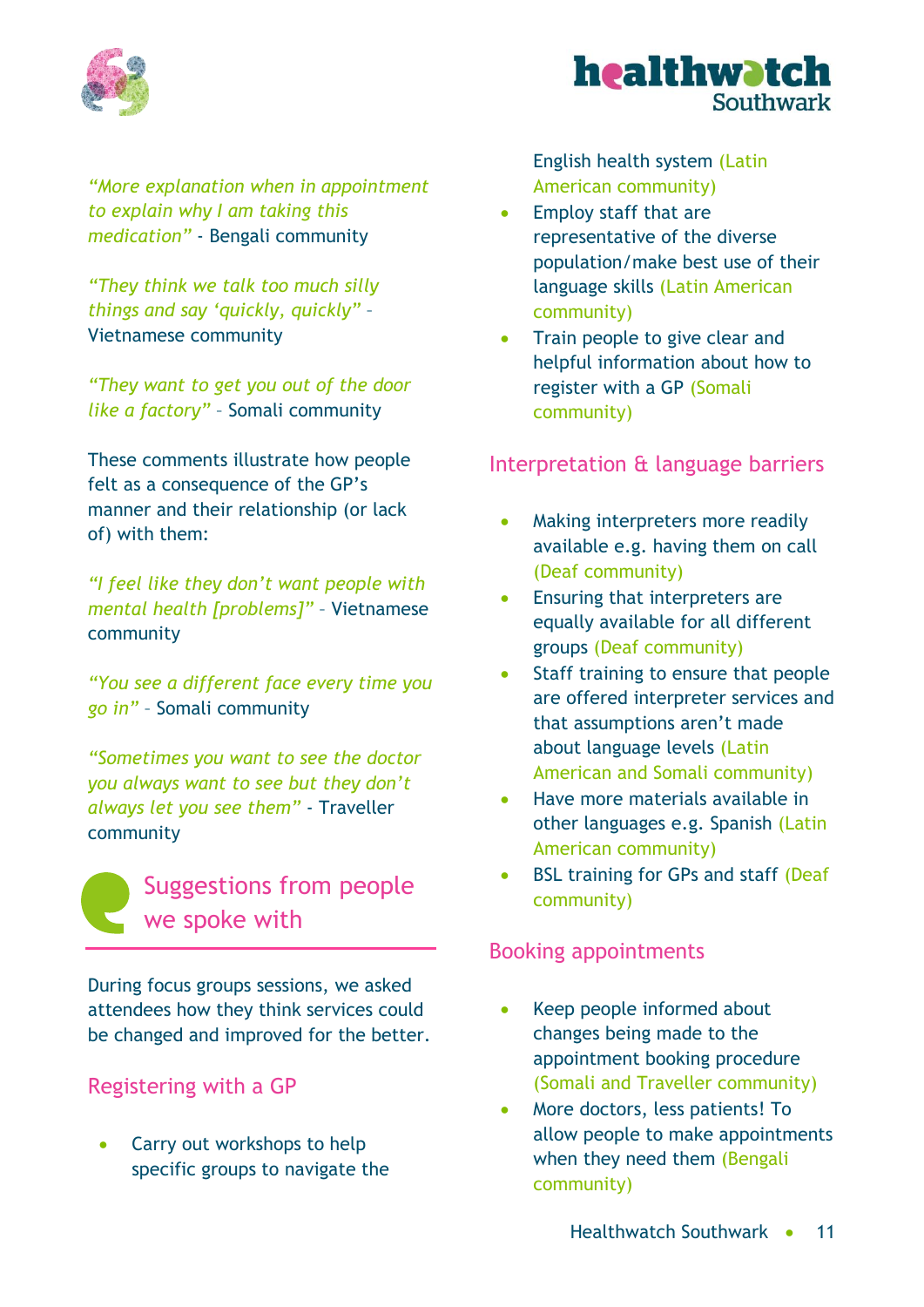

Information and knowledge about GP services (including out of hours services)

- Make use of outreach workers with specific cultural knowledge and language skills to relay this information (Somali community)
- Keep people informed about out of hours services that are available to people living in Southwark (Traveller and Somali community)
- Information and signposting materials for people new to the English system and where English is not their first language (Latin American community)

# Making a complaint

- Feedback from patients should be encouraged (Somali community)
- There should be different feedback/complaints routes to suit different people (Bengali community)

# Rushed appointments and GP mannerisms

- More sensitivity and awareness amongst GP staff about communication difficulties: give patients the time to explain themselves. (Somali and Latin American community)
- Staff must have cultural and diversity awareness training (Latin American, Somali, Deaf and Vietnamese community)
- Treat with dignity and empathy by GPs/ GP staff (Somali community)
- Ensuring female professionals are available (Bengali community)
- Treat people with mental health problems in an equal way to those with physical health problems (Vietnamese community)

Conclusion

# *"It's the small things that work and can make a big difference."*

During focus group discussions, many attendees praised the level of service and care that they received from GPs and staff at GP surgeries. However, the inconsistencies of service and care that this report has raised, shows that some people are having better experiences and easier access to GP services than others. This is an inequality which needs to be addressed.

Currently, the Southwark population stands at around 293,530. This is expected to grow by 21% in the next ten years, which is well above the national population growth of 13%.

This population growth will inevitably lead to an increase in primary care service users across Southwark. Moreover, the report by NHS England **"Transforming Primary Care in London"** noted that the average annual number of appointments per patient has increased from 3.6 in 1995 to 5.5 in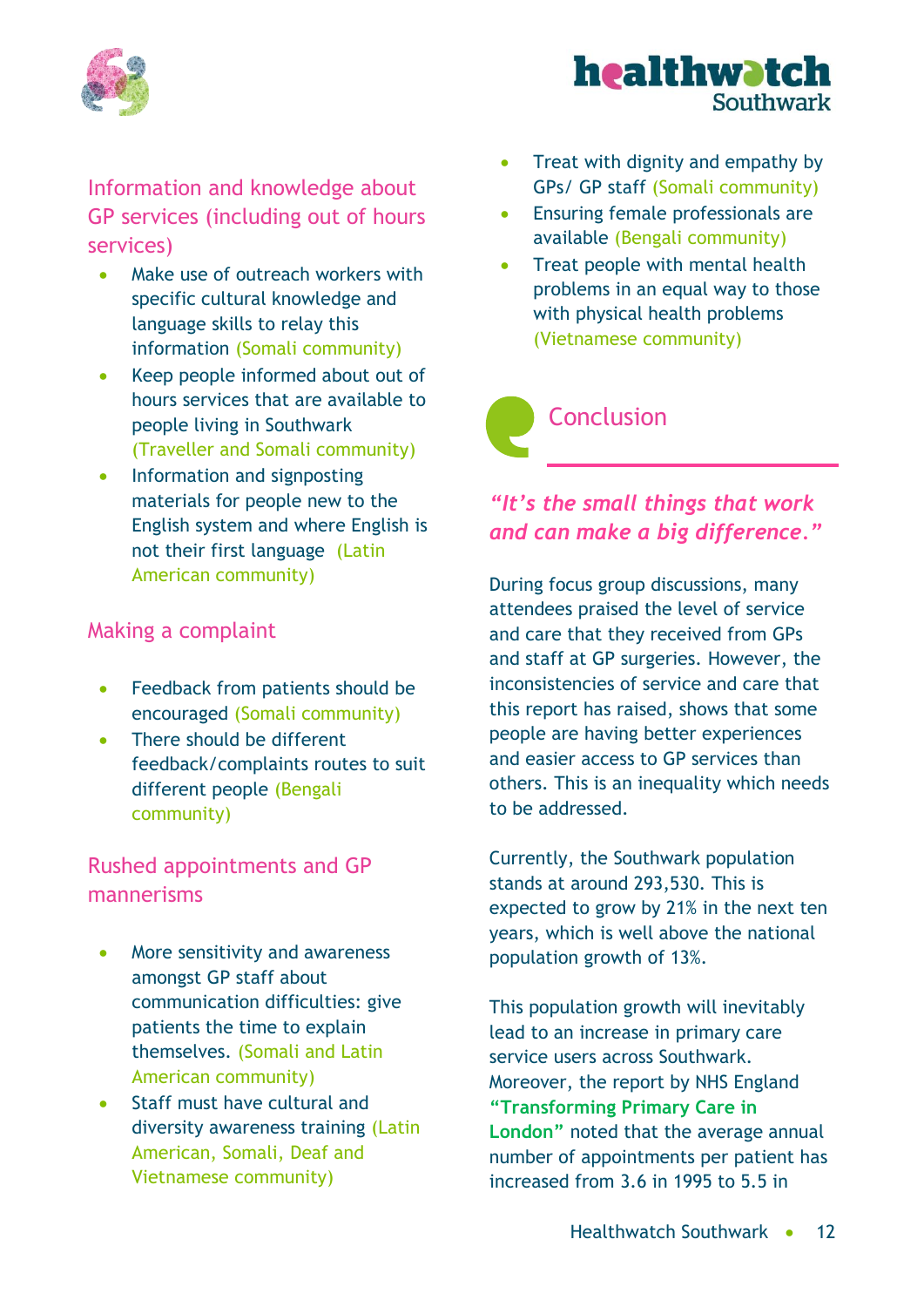



 $2008<sup>7</sup>$ . If this is to be a continuing trend, alongside population growth in the borough, then changes to Southwark's GP services will certainly be needed in order to improve access to GPs. Technological and online innovations for booking and managing appointments, as well as the development and better use of extended access services are essential to this.

Growing populations and increased ethnic diversity across the borough will also lead to a further diversification of cultural and linguistic need. At the moment, over 1 in 10 Southwark households have no member who speaks English as a first language<sup>8</sup>. Preliminary research by Healthwatch Southwark predicts that there are significant numbers of Southwark residents who speak little or no English<sup>9</sup>.

Difficulties arising from communication barriers are a striking cause of concern. Focus groups attendees who required interpreters for GP services, such as the Deaf, Latin American and Bengali community, believed that the level of care they received was much weaker when an interpreter was not present.

Yet for some, the wait for an appointment with an interpreter was too

1

long. As a result, they took appointments without interpreters, but consequently faced difficulties in communicating their health needs. Equally, it was more difficult to understand what GPs and medical staff were saying to them.

An additional issue arising from communication barriers was the negative impact it had on how much people knew about where to find information on GP registration, out of hour GP services and making a complaint about a GP surgery or GP staff member. Where communication in English was a barrier, this lack of knowledge was not so apparent.

Another concern raised was the lack of cultural and linguistic awareness amongst GPs and staff. Some felt that assumptions were made about them based on their ethnicity and knowledge of English.

The Deaf community felt that staff members are inadequately trained to understand their needs. All groups mentioned that staff members need to be better trained and informed about dealing with cultural and linguistic diversity in a more respectful manner.

Finally, all groups spoke about how difficult it is to get an appointment. Moreover, when you do get one, the appointment can be too rushed and the GP does not take the necessary time to talk to and listen to the patients.

This suggests that some GP surgeries in Southwark are struggling to cope with

<sup>&</sup>lt;sup>7</sup> Transforming Primary Care in London http://bit.ly/1leuNbu

<sup>8</sup> [http://www.southwark.gov.uk/info/10058/about\\_so](http://www.southwark.gov.uk/info/10058/about_southwark_council) [uthwark\\_council](http://www.southwark.gov.uk/info/10058/about_southwark_council) 

 $9$  Our estimates suggest that there are likely to be large numbers of Polish, Portuguese, Spanish, Bengali, Turkish, Chinese, Vietnamese, Somali and Arabic speakers living in the borough who speak little or no English.